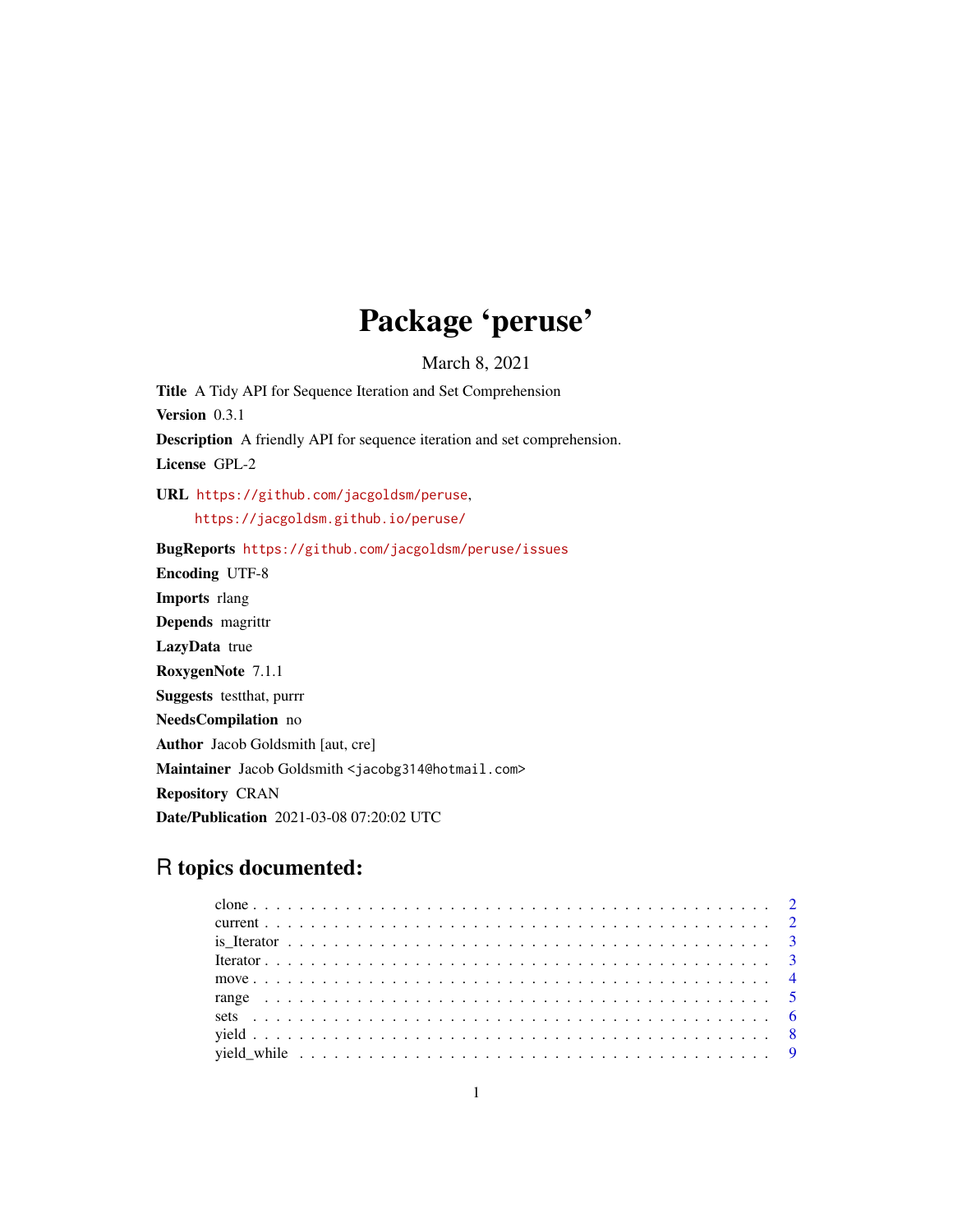#### <span id="page-1-0"></span> $2 \t\t current$

#### $\blacksquare$

<span id="page-1-1"></span>clone *clone*

#### Description

Clone an Iterator, making an exact copy that can then be modified separately. This is a simple wrapper around [rlang::env\\_clone\(\)](#page-0-0). Optionally, override old initial parameters.

#### Usage

clone(iter, ...)

#### Arguments

| iter     | an Iterator object                                   |
|----------|------------------------------------------------------|
| $\cdots$ | optionally override the \$initial parameters in iter |

#### Value

a copy of the Iterator passed as a parameter

#### Examples

```
it \leq Iterator({m \leq m + n}, list(m = 0, n = 1), m)
other <- clone(it)
yield_next(it)
current(other) == current(it) # false
it2 \leftarrow clone(other, n = 5)
yield_next(it2)
it2$initial$n # 5
```
<span id="page-1-2"></span>current *Get the current value of an Iterator without changing its state*

#### Description

An Iterator yields a variable every time yield\_next() is called. Get the current value of that variable without changing the state of the Iterator.

#### Usage

current(iter)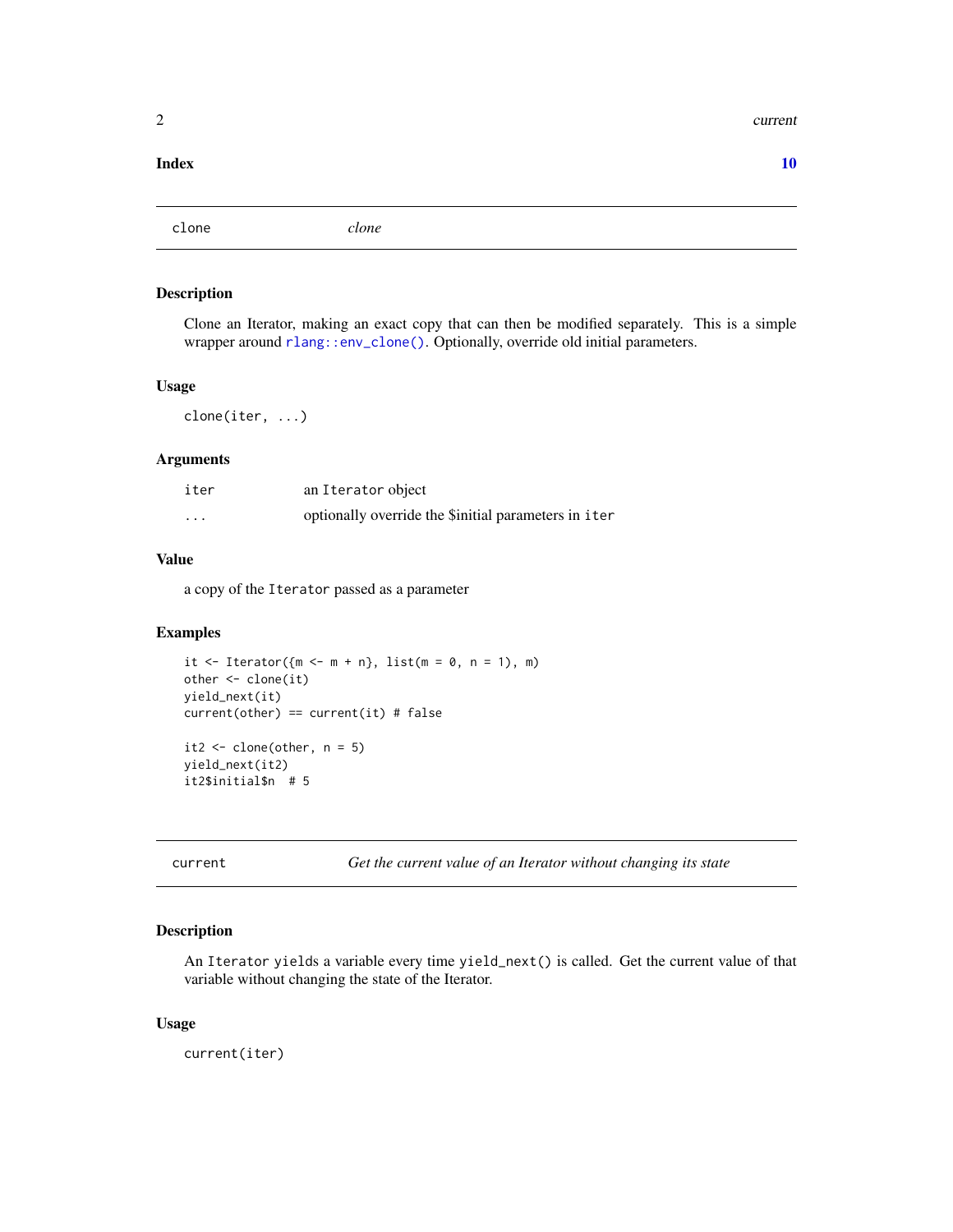#### <span id="page-2-0"></span>is\_Iterator 3

#### Arguments

iter An Iterator object

#### Value

The current value of iter

is\_Iterator *Test if an object is an Iterator*

#### Description

Test if an object is an Iterator

#### Usage

is\_Iterator(list)

#### Arguments

list Object to test

Iterator *Making an Irregular Sequence Iterator*

#### Description

Create an Iterator object, where the user defines a sequence and a set of initial values, and then calls yield\_next() to generate the next element of the sequence. Iterators are R environments, which means they are modified in place, even when passed as arguments to functions. To make a copy of an Iterator that can be modified separately, see [clone\(\)](#page-1-1).

#### Usage

```
Iterator(result, initial, yield)
```
#### Arguments

| result  | R expression to run each time 'yield_next' is called                                 |
|---------|--------------------------------------------------------------------------------------|
| initial | named list or vector; declare and initialize every variable that appears in 'result' |
| vield   | variable to yield when 'yield_next()' is called                                      |

#### Value

An environment object of S3 type Iterator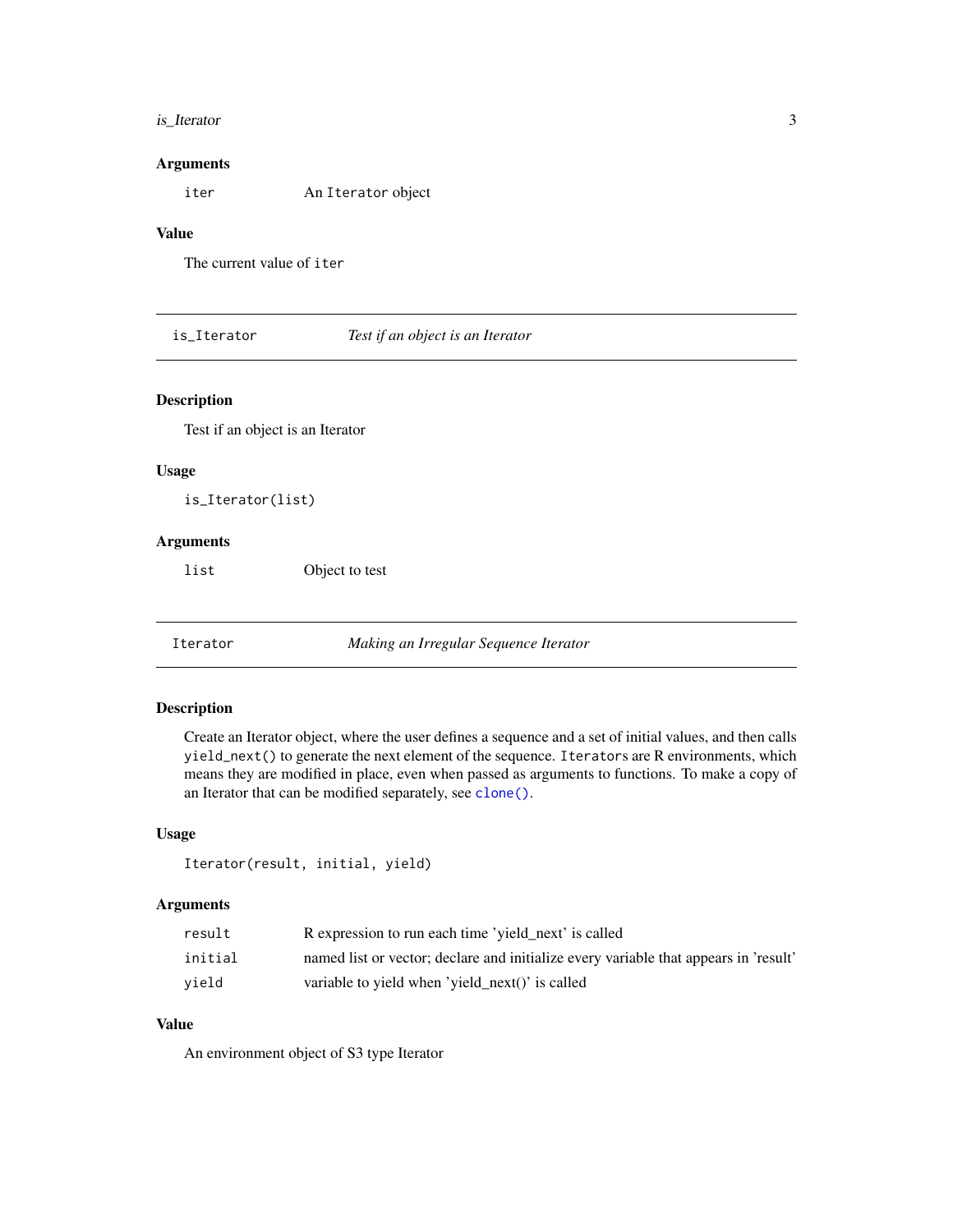#### <span id="page-3-0"></span>Note

The expression to be evaluated can include constant values not defined in \$initial as long as they are defined in the enclosure *of where yield\_next() is called*, not where the Iterator is created. These values will not vary from iteration to iteration (unless you do something strange in the code, like including [<<-](#page-0-0) in \$result.)

#### See Also

[yield\\_next\(\)](#page-7-1), [yield\\_while\(\)](#page-8-1), [current\(\)](#page-1-2) [rlang::qq\\_show\(\)](#page-0-0)

#### Examples

```
#Create the Collatz sequence starting with 50 and print out the first 30 elements
collatz <- Iterator({
            if (n %% 2 == 0) n <- n / 2 else n <- n *3 + 1
           },
           initial = c(n = 50),
           yield = n)
seq <- yield_more(collatz, 30)
# If you want to define the expression outside the Iterator, use [quote()] and `!!`:
expr <- quote(if (n %% 2 == 0) n <- n / 2 else n <- n *3 + 1)
collatz <- Iterator(!!expr,
                    c(n = 50),
                    n)
# using objects defined outside `$initial`:
# Note that `n` in `$initial` overrides the global `n`
m <- 100
n < -10it \leq Iterator({out \leq n + m},
               initial = c(n = -10),
               yield = out)
yield_next(it)
# environments are modified in place, so be aware:
it <- Iterator({m \le m + 1}, c(m = 0), m)
other <- it
yield_next(it)
current(other)
```
move *Increment an Iterator Without Returning the Value(s)*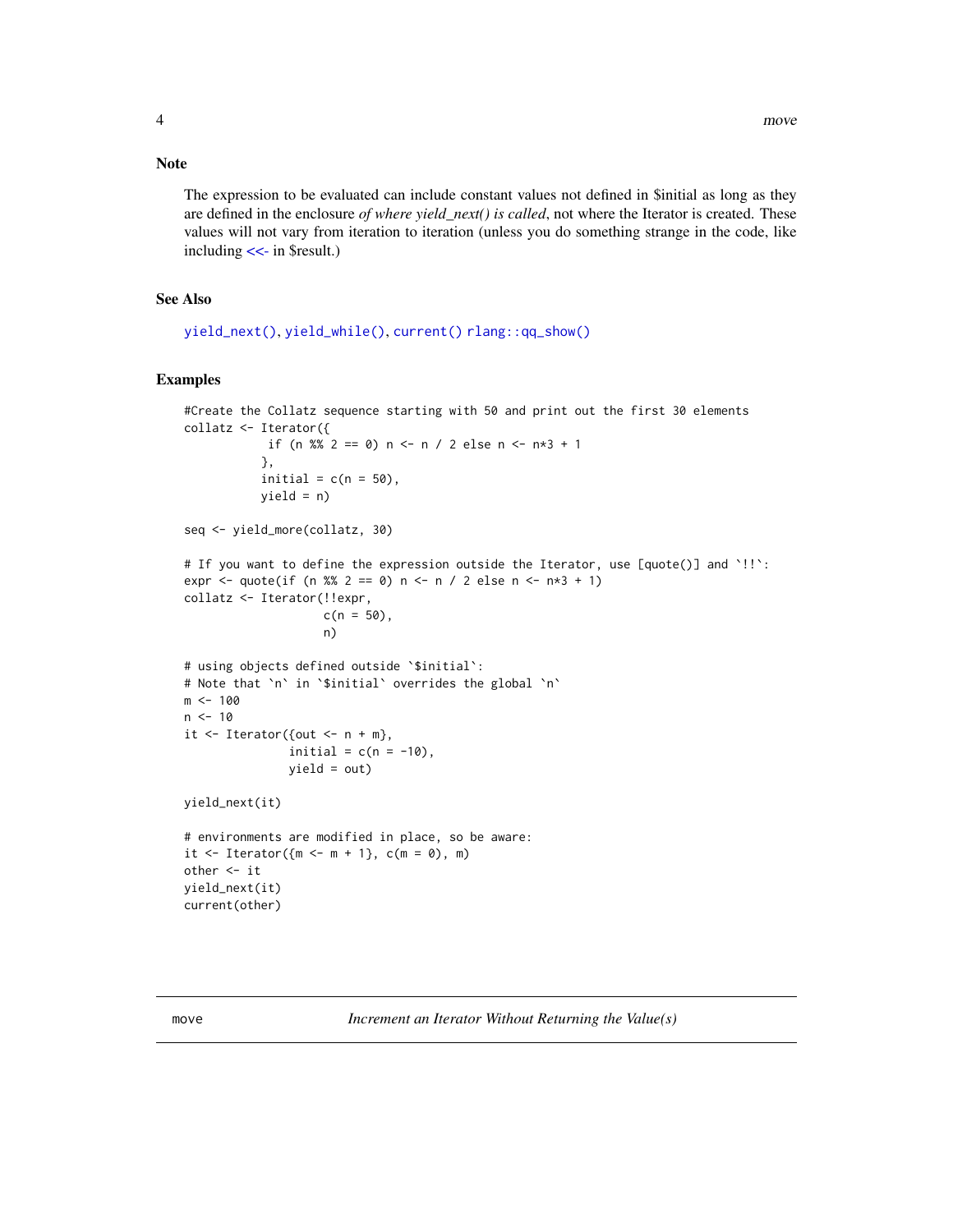#### <span id="page-4-0"></span>range 5 and 5 and 5 and 5 and 5 and 5 and 5 and 5 and 5 and 5 and 5 and 5 and 5 and 5 and 5 and 5 and 5 and 5 and 5 and 5 and 5 and 5 and 5 and 5 and 5 and 5 and 5 and 5 and 5 and 5 and 5 and 5 and 5 and 5 and 5 and 5 and

### Description

Increments the Iterator without returning anything. move\_more() repeats move\_next() a specified number of times. move\_while() repeats move\_next() until a condition is met. Refer to the number of the current iteration with .iter.

#### Usage

```
move_next(iter)
move_more(iter, more = 1L)
move_while(iter, cond)
```
#### Arguments

| iter | An Iterator object object                                                                                                                                |
|------|----------------------------------------------------------------------------------------------------------------------------------------------------------|
| more | How many times to iterate                                                                                                                                |
| cond | A quoted logical expression involving some variable(s) in iterstinitial, so<br>that move_next() continues being called while the expression returns TRUE |

#### Examples

```
primes <- 2:10000 %>%
            that_for_all(range(2, .x)) %>%
            we_have(~.x %% .y != 0, "Iterator")
current(primes)
move_more(primes, 100)
current(primes)
```
<span id="page-4-1"></span>range *Python-style range function*

#### Description

Wrapper around base::seq() that replaces the maximal end value with the supremum and returns an empty vector if  $b \le a$ , in the style of Python's range(). Note that peruse: : range views end as a supremum, not a maximum, thus range(a,b) is equivalent to the set [a,b) when  $a < b$  or { } when  $b >= a$ .

#### Usage

range $(a, b, \ldots)$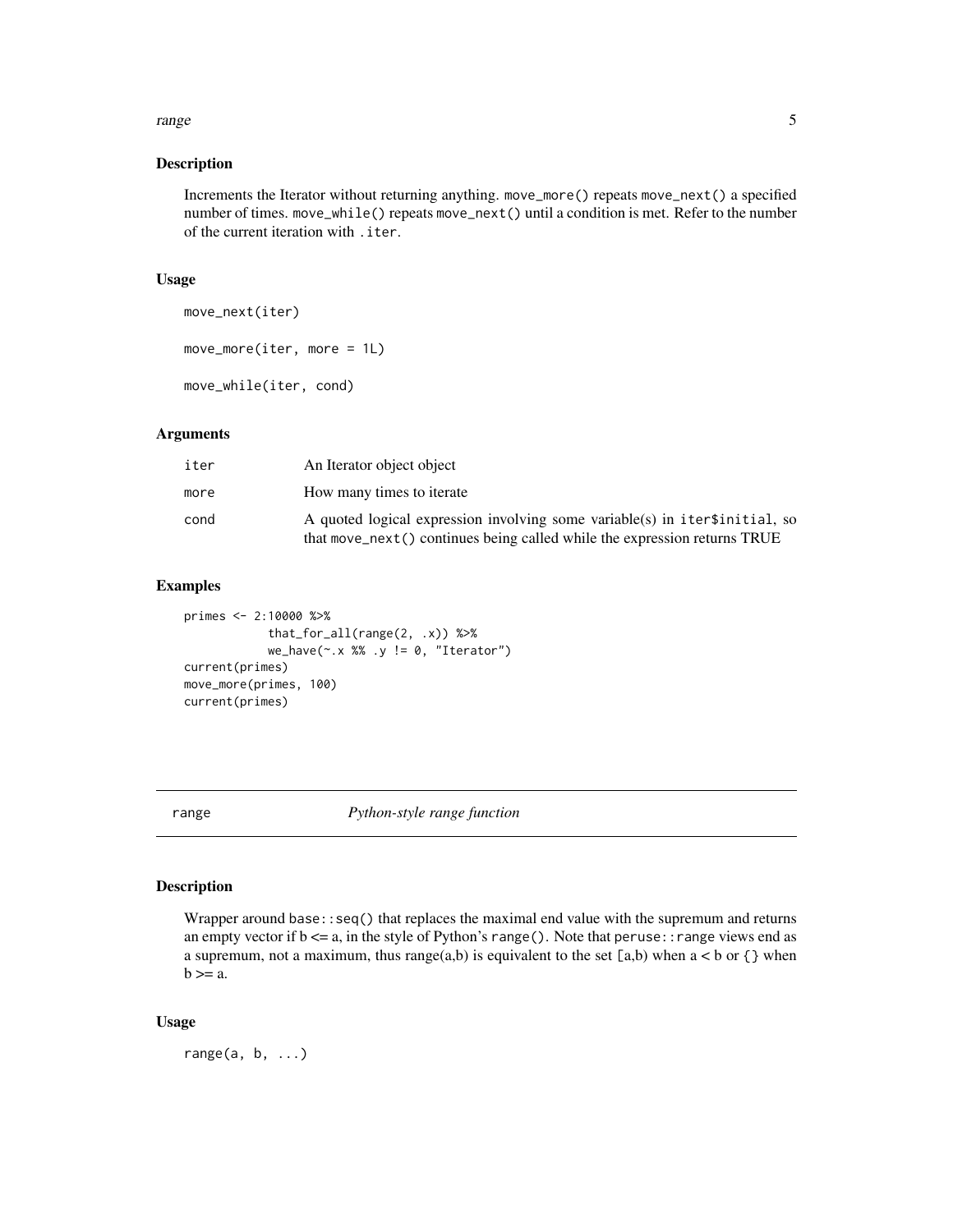<span id="page-5-0"></span>

#### Arguments

| a         | $m$ <sub>1</sub> $m$ $m$             |
|-----------|--------------------------------------|
|           | supremum                             |
| $\cdot$ . | other params passed to base: : seq() |

#### See Also

[base::seq\(\)](#page-0-0)

### Examples

```
range(1,5)
range(9,10)
range(1, 6, by = 2)
```
#### sets *R Set Comprehension*

#### <span id="page-5-1"></span>Description

Set comprehension with the magrittr Pipe. Always use the basic syntax:

.x %>% that\_for\_all(.y) %>% we\_have\_\*(f(.x,.y)), but see the examples for more detail.

#### Usage

```
that_for_all(.x, .y)
that_for_any(.x, .y)
we_have(that_for, formula, result = "vector")
```
#### Arguments

| $\cdot$ X | A set, represented as either an atomic vector or a list                         |
|-----------|---------------------------------------------------------------------------------|
| $\cdot$ Y | A set to compare to .x                                                          |
| that_for  | A list passed to $we_{have}()$ —can be ignored with proper syntax               |
| formula   | A function, lambda, or formula. Must be understood by $r$ lang: : as function() |
| result    | Should the expression return a vector or an Iterator?                           |

6 sets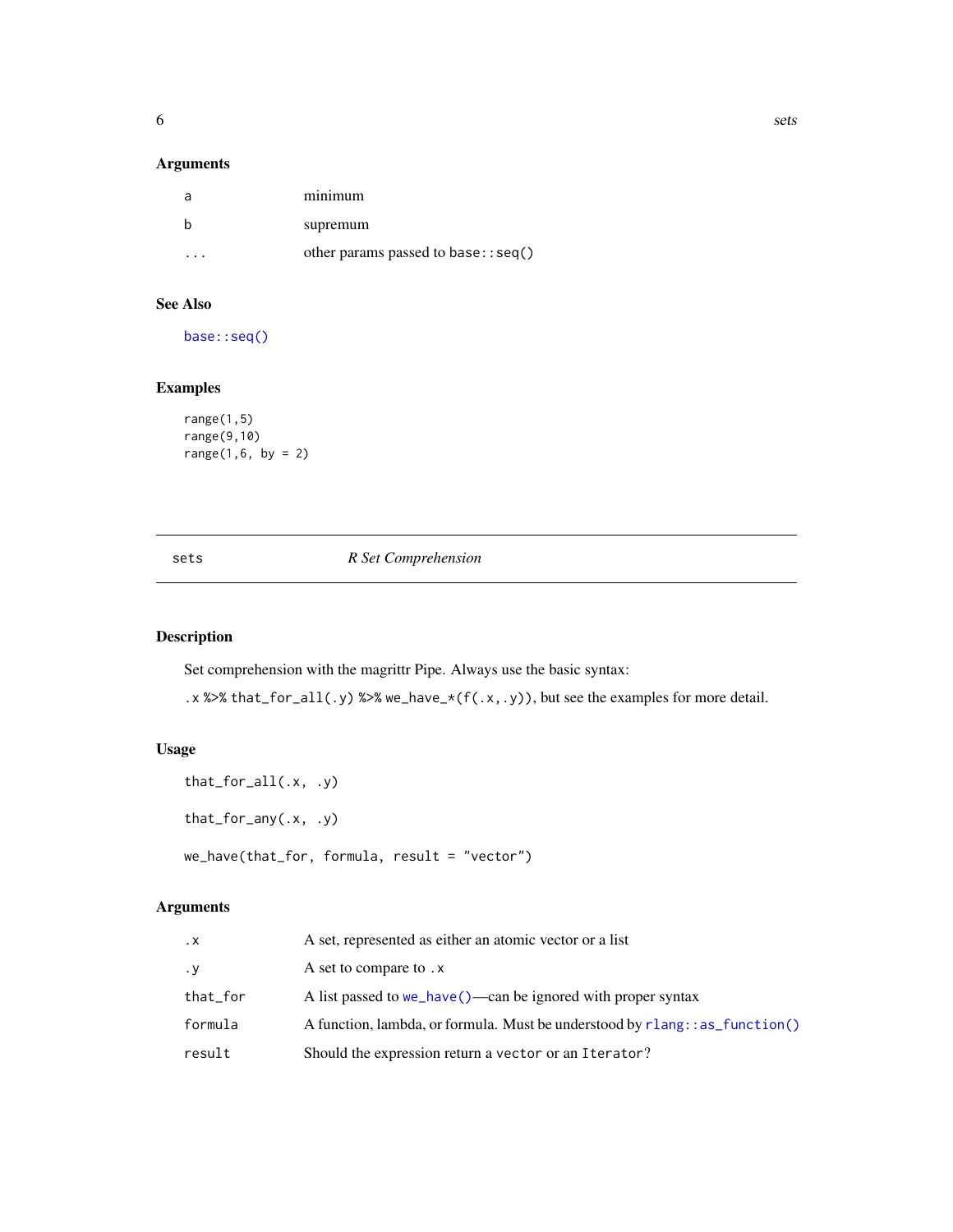#### <span id="page-6-0"></span>Details

formula can be anything that is recognized as a function by [rlang::as\\_function\(\)](#page-0-0). See the examples for how to specify the end of a sequence when used with an Iterator.

Handling missing values in these expressions is possible and sometimes desirable but potentially painful because NA values can't be compared with normal operators. See the README for a detailed example.

Note that . x % $\gg$  that \_for\_all(.y) is vacuously true if . y is empty, while . x % $\gg$  that \_for\_any(.y) is vacuously false if .y is empty.

#### Value

For that\_for\_all() and that\_for\_any(), an object of S3 class that\_for\_all or that\_for\_any. For we\_have(), a vector of the same type as . x if return == 'vector' and an Iterator object if return == 'Iterator'.

#### Note

if .y is an numeric vector, you probably want a value obtained from range(start, end) rather than start:end or seq.int(start,end), as when start is greater than end you want an empty vector rather than counting backwards. Note that [range\(\)](#page-4-1) views end as a supremum, not a maximum, thus range(a,b) is equivalent to the set [a,b) when  $a < b$  or the empty set when  $b \ge a$ .

Also note that there is some indirection in the way that .x and .y are referenced in the formula. In the function we\_have(), the actual name of the two sets is  $\cdot x$  and  $\cdot y$ . That is what makes the function interface work, e.g. function( $x, y$ )  $x - y$ . On the other hand, purrr-style lambda expressions, e.g.  $\sim$ .x -.y, use positional arguments, where .x is the first argument and .y is the second argument, no matter their names. Because those are actually their names, this difference should never matter.

#### See Also

The implementation of these functions involves code adapted from  $\text{purr}: \text{every}()$  and  $\text{purr}: \text{some}(),$ by Lionel Henry, Hadley Wickham, and RStudio, available under the MIT license.

#### Examples

```
2:100 %\gg% that_for_all(range(2, .x)) %\gg% we_have(function(.x, .y) .x %% .y != 0) #is the same as
2:100 %>% that_for_all(range(2, .x)) %>% we_have(\sim.x %% .y) # 0 = F, (not 0) = T
\#c.f.primes <- 2:100 %>% that_for_all(range(2, .x)) %>% we_have(~.x %% .y, "Iterator")
yield_next(primes)
primes2 <- clone(primes)
# Refer to the vector .x with `.x_vector` and the current index of that vector with `.i`
# For example, to yield to the end of the sequence:
yield_while(primes, .x_vector[.i] <= length(.x_vector))
# `.finished` is an alias for `.x_vector[.i] > length(.x_vector)`
# Equivalent to previous expression:
yield_while(primes2, !.finished)
{c("I", "Don't", "wan't", "chicken") %>%
```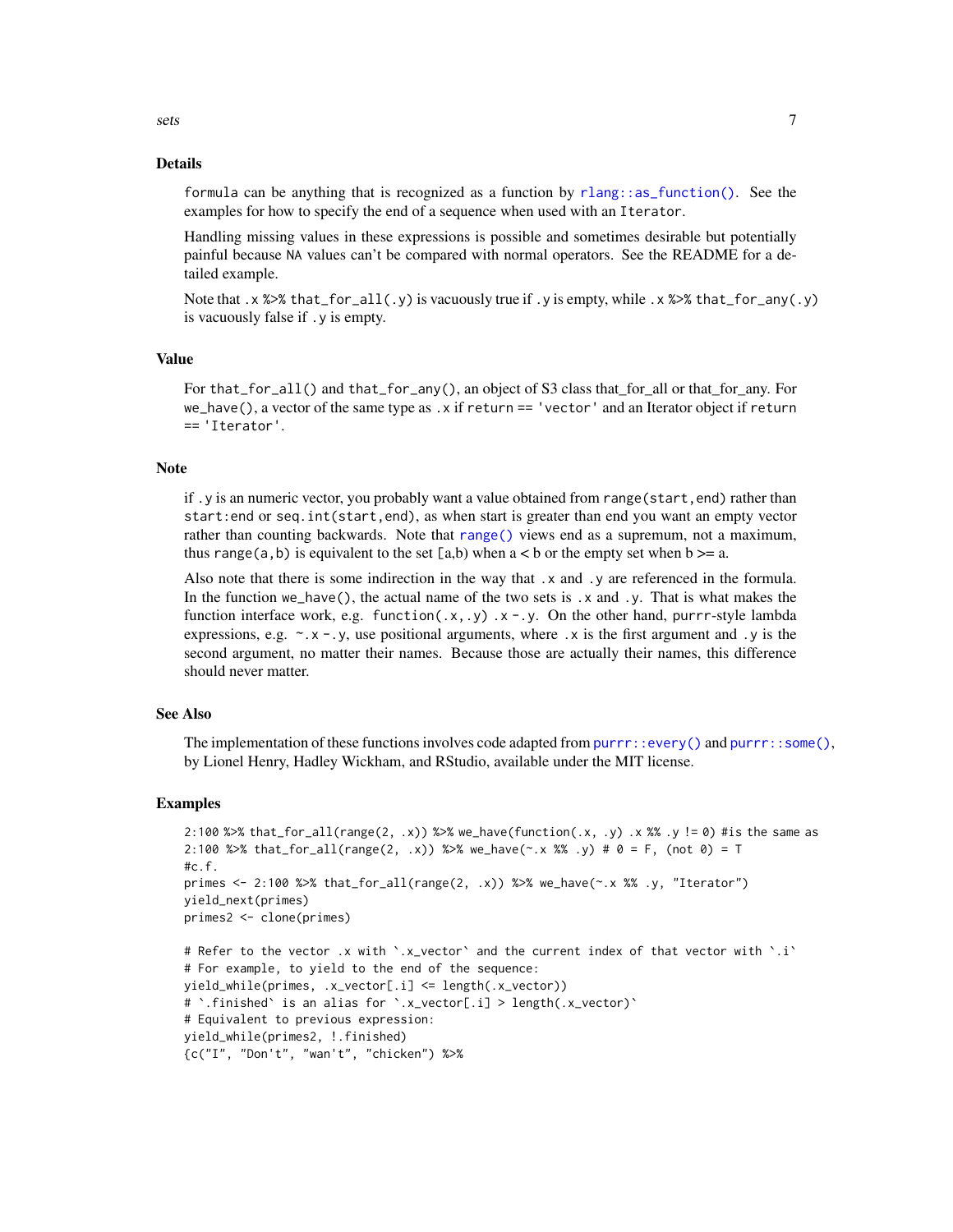```
that_for_all("\'") %>%
             we_have(~grepl(.y, .x))}
#Twin primes 1 through 100
primes <- 2:100 %>% that_for_all(range(2, .x)) %>% we_have(\sim.x %% .y)
primes %>% that_for_any(primes) %>% we_have(\text{cabs}(.x - .y) == 2)
#Prime numbers 1 through 100 that are two away from a square number
(2:100 %>% that_for_all(range(2, .x)) %>% we_have(~.x %% .y)) %>%
    that_for_any(range(2, .x)) %>% we_have(\text{``sqrt}.x + 2) == .y | sqrt(.x - 2) == .y)
```
yield *Increment an Iterator and Return the Next Value(s)*

#### <span id="page-7-1"></span>Description

Finds the value of the next iteration(s) of an Iterator object and increments the Iterator to the next value(s). yield\_more() repeats yield\_next() a specified number of times. Refer to the number of the current iteration in yield\_more() with .iter.

#### Usage

```
yield_next(iter)
```
yield\_more(iter, more = 1L)

#### Arguments

| iter | An Iterator object       |
|------|--------------------------|
| more | How many values to yield |

#### Value

An object of whatever type result evaluates to from the Iterator, or a vector of that type in the case of yield\_more(iter,more > 1L).

#### Examples

```
primes <- 2:10000 %>%
         that_for_all(range(2, .x)) %>%
        we_have(\sim.x %% .y != 0, "Iterator")
sequence <- yield_more(primes, 100)
# use `.iter` to reference the current iteration
rwd <- Iterator({
       set.seed(seeds[.iter])
       n \leq n + sample(c(-1L, 1L), size = 1L, prob = c(0.25, 0.75))},
       initial = list(n = 0, seeds = 1:100),
```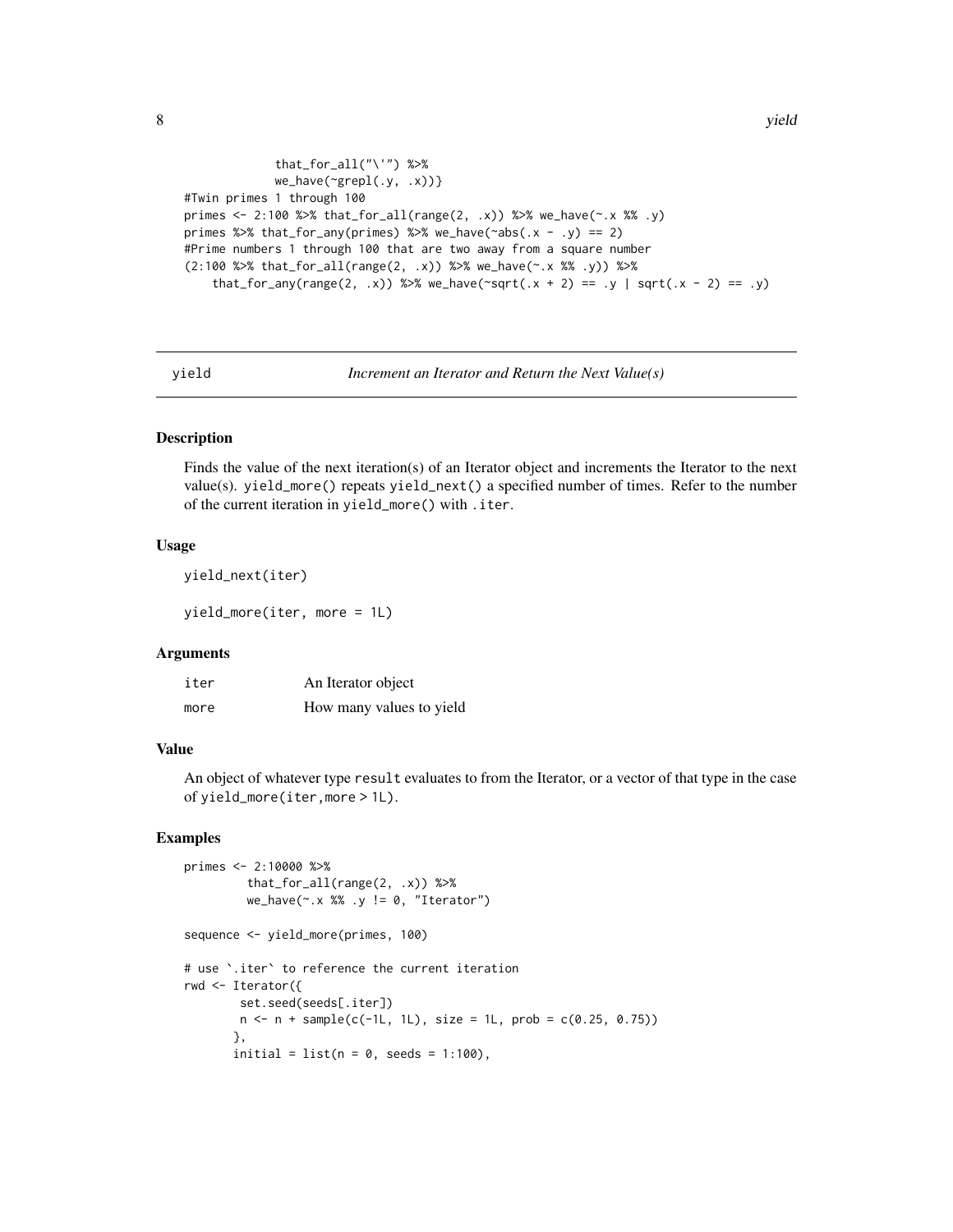#### <span id="page-8-0"></span>yield\_while 9

 $yield = n)$ 

yield\_more(rwd, 100)

<span id="page-8-1"></span>yield\_while *yield\_while*

#### Description

Keep yielding the next element of an Iterator while a condition is met. A condition is a logical expression involving variables in iter\$initial or variables that are defined in the enclosure. Refer to the number of the current iteration with .iter.

#### Usage

yield\_while(iter, cond)

#### Arguments

| iter | An Iterator object                                                                                                                                                            |
|------|-------------------------------------------------------------------------------------------------------------------------------------------------------------------------------|
| cond | A logical expression involving some variable(s) in iters initial or in the en-<br>closure, so that yield_next() continues being called while the expression re-<br>turns TRUE |

#### Examples

```
collatz <- Iterator({
            if (n %% 2 == 0) n <- n / 2 else n <- n*3 + 1
           },
           initial = list(n = 50),
           yield = n)
yield_while(collatz, n != 1L)
p\_success \leftarrow 0.5threshold <-100seeds <- 1000:1e6
iter <- Iterator({
        set.seed(seeds[.iter])
       n \leq n + sample(c(1, -1), 1, prob = c(p\_success, 1 - p\_success))},
       list(n = 0),
       n)
sequence <- yield_while(iter, n <= threshold)
```